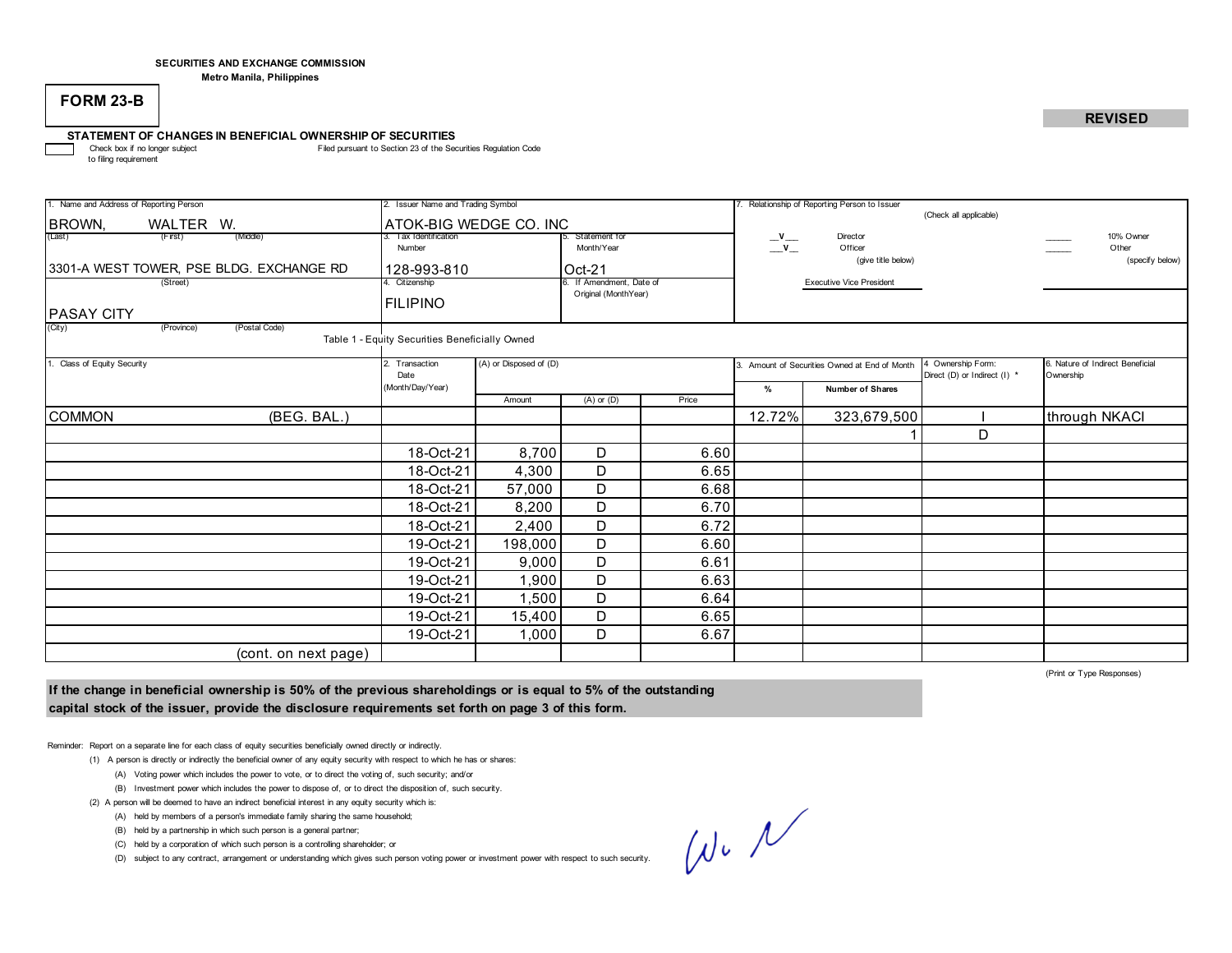### **SECURITIES AND EXCHANGE COMMISSION Metro Manila, Philippines**

**FORM 23-B**

# **STATEMENT OF CHANGES IN BENEFICIAL OWNERSHIP OF SECURITIES**<br>Check box: if no longer subject Filed pursuant to Section 23 of the Securities Regulation Code<br>to filing requirement

| Name and Address of Reporting Person                       | 2. Issuer Name and Trading Symbol              |                             |                                      |                      |                        | 7. Relationship of Reporting Person to Issuer |                              |                                  |  |  |  |  |
|------------------------------------------------------------|------------------------------------------------|-----------------------------|--------------------------------------|----------------------|------------------------|-----------------------------------------------|------------------------------|----------------------------------|--|--|--|--|
|                                                            |                                                |                             |                                      |                      | (Check all applicable) |                                               |                              |                                  |  |  |  |  |
| BROWN.<br>WALTER W.                                        | ATOK-BIG WEDGE CO. INC                         |                             |                                      |                      |                        |                                               |                              |                                  |  |  |  |  |
| (Last)<br>(Middle)<br>(Frst)                               | <b>Lax Identification</b><br>Number            | Statement for<br>Month/Year |                                      | $-1$<br>$\mathbf{v}$ | Director<br>Officer    |                                               | 10% Owner<br>Other           |                                  |  |  |  |  |
|                                                            |                                                |                             |                                      |                      |                        | (give title below)                            |                              | (specify below)                  |  |  |  |  |
| 3301-A WEST TOWER, PSE BLDG. EXCHANGE RD                   | 128-993-810<br>Citizenship                     |                             | $Oct-21$<br>6. If Amendment, Date of |                      |                        |                                               |                              |                                  |  |  |  |  |
| (Street)                                                   |                                                |                             | Original (MonthYear)                 |                      |                        | <b>Executive Vice President</b>               |                              |                                  |  |  |  |  |
|                                                            | <b>FILIPINO</b>                                |                             |                                      |                      |                        |                                               |                              |                                  |  |  |  |  |
| <b>PASAY CITY</b><br>(City)<br>(Province)<br>(Postal Code) |                                                |                             |                                      |                      |                        |                                               |                              |                                  |  |  |  |  |
|                                                            | Table 1 - Equity Securities Beneficially Owned |                             |                                      |                      |                        |                                               |                              |                                  |  |  |  |  |
| Class of Equity Security                                   | 2. Transaction                                 | (A) or Disposed of (D)      |                                      |                      |                        | 3. Amount of Securities Owned at End of Month | 4 Ownership Form:            | 6. Nature of Indirect Beneficial |  |  |  |  |
|                                                            | Date                                           |                             |                                      |                      |                        |                                               | Direct (D) or Indirect (I) * | Ownership                        |  |  |  |  |
|                                                            | (Month/Day/Year)                               |                             |                                      |                      | %                      | Number of Shares                              |                              |                                  |  |  |  |  |
|                                                            |                                                | Amount                      | $(A)$ or $(D)$                       | Price                |                        |                                               |                              |                                  |  |  |  |  |
| (cont.)                                                    | 19-Oct-21                                      | 5,000                       | D                                    | 6.69                 |                        |                                               |                              |                                  |  |  |  |  |
|                                                            | 19-Oct-21                                      | 5,000                       | D                                    | 6.70                 |                        |                                               |                              |                                  |  |  |  |  |
|                                                            | 20-Oct-21                                      | 26,400                      | D                                    | 6.70                 |                        |                                               |                              |                                  |  |  |  |  |
|                                                            | 20-Oct-21                                      | 2,500                       | D                                    | 6.71                 |                        |                                               |                              |                                  |  |  |  |  |
|                                                            | 20-Oct-21                                      | 2,000                       | D                                    | 6.72                 |                        |                                               |                              |                                  |  |  |  |  |
|                                                            | 20-Oct-21                                      | 26,200                      | D                                    | 6.73                 |                        |                                               |                              |                                  |  |  |  |  |
|                                                            | 20-Oct-21                                      | 1,000                       | D                                    | 6.74                 |                        |                                               |                              |                                  |  |  |  |  |
|                                                            | 20-Oct-21                                      | 14,700                      | D                                    | 6.75                 |                        |                                               |                              |                                  |  |  |  |  |
|                                                            | 20-Oct-21                                      | 1,500                       | D                                    | 6.76                 |                        |                                               |                              |                                  |  |  |  |  |
|                                                            | 25-Oct-21                                      | 37,400                      | D                                    | 6.65                 |                        |                                               |                              |                                  |  |  |  |  |
|                                                            | 25-Oct-21                                      | 66,300                      | D                                    | 6.66                 |                        |                                               |                              |                                  |  |  |  |  |
|                                                            | 25-Oct-21                                      | 6,400                       | D                                    | 6.67                 |                        |                                               |                              |                                  |  |  |  |  |
|                                                            | 25-Oct-21                                      | 29,300                      | D                                    | 6.68                 |                        |                                               |                              |                                  |  |  |  |  |
| (cont. on next page)                                       |                                                |                             |                                      |                      |                        |                                               |                              |                                  |  |  |  |  |

**If the change in beneficial ownership is 50% of the previous shareholdings or is equal to 5% of the outstanding capital stock of the issuer, provide the disclosure requirements set forth on page 3 of this form.**

- -

Naminder. Report on a separate line for each class of equity securities beneficially owned directly or indirectly.<br>
(1) A person is directly or indirectly the beneficial owner of any equity escurity with respect to which h

 $\omega \sim 1$ 

(Print or Type Responses)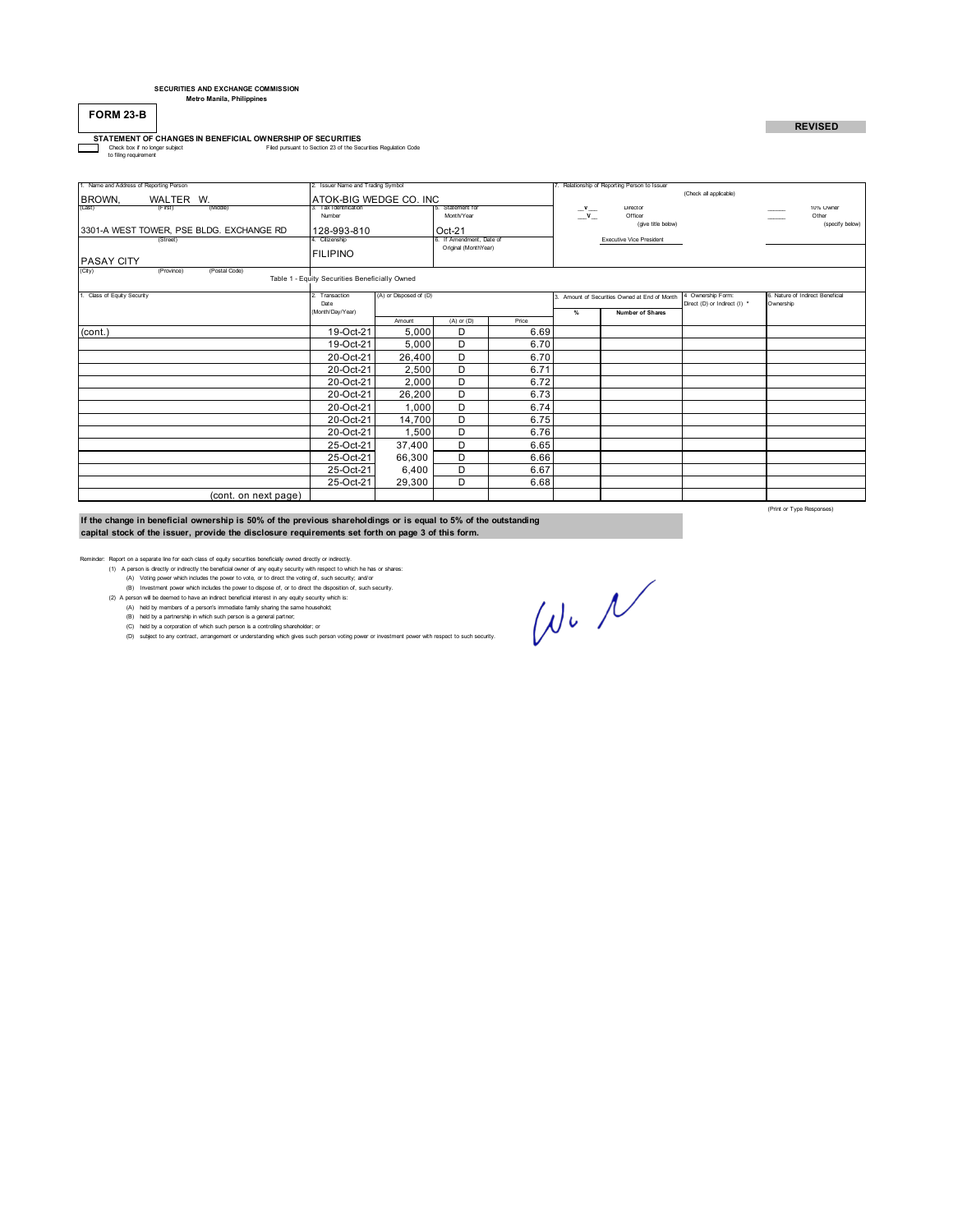### **SECURITIES AND EXCHANGE COMMISSION Metro Manila, Philippines**

**FORM 23-B**

**STATEMENT OF CHANGES IN BENEFICIAL OWNERSHIP OF SECURITIES**<br>Check box: if no longer subject Filed pursuant to Section 23 of the Securities Regulation Code<br>to filing requirement

| 1. Name and Address of Reporting Person  | 2. Issuer Name and Trading Symbol              |                 |                          |                      | 7. Relationship of Reporting Person to Issuer |                                               |                              |                                  |  |  |  |
|------------------------------------------|------------------------------------------------|-----------------|--------------------------|----------------------|-----------------------------------------------|-----------------------------------------------|------------------------------|----------------------------------|--|--|--|
| BROWN,<br>WALTER W.                      | ATOK-BIG WEDGE CO. INC                         |                 |                          |                      |                                               |                                               | (Check all applicable)       |                                  |  |  |  |
| (Last)<br>(First)<br>(Middle)            | . I ax identification                          |                 | Statement for            |                      | $\frac{-v_{--}}{-v_{--}}$                     | Director                                      |                              | 10% Owner                        |  |  |  |
|                                          | Number                                         |                 | Month/Year               |                      |                                               | Officer                                       |                              | Other                            |  |  |  |
| 3301-A WEST TOWER, PSE BLDG. EXCHANGE RD | 128-993-810                                    |                 | Oct-21                   |                      |                                               | (give title below)                            |                              | (specify below)                  |  |  |  |
| (Street)                                 | Citizenship                                    |                 | 6. If Amendment, Date of |                      |                                               | <b>Executive Vice President</b>               |                              |                                  |  |  |  |
|                                          |                                                | <b>FILIPINO</b> |                          | Original (MonthYear) |                                               |                                               |                              |                                  |  |  |  |
| <b>PASAY CITY</b>                        |                                                |                 |                          |                      |                                               |                                               |                              |                                  |  |  |  |
| (City)<br>(Postal Code)<br>(Province)    |                                                |                 |                          |                      |                                               |                                               |                              |                                  |  |  |  |
|                                          | Table 1 - Equity Securities Beneficially Owned |                 |                          |                      |                                               |                                               |                              |                                  |  |  |  |
| Class of Equity Security                 | (A) or Disposed of (D)<br>Transaction          |                 |                          |                      |                                               | 3. Amount of Securities Owned at End of Month | 4 Ownership Form:            | 6. Nature of Indirect Beneficial |  |  |  |
|                                          | Date<br>(Month/Day/Year)                       |                 |                          |                      | $\%$                                          |                                               | Direct (D) or Indirect (I) * | Ownership                        |  |  |  |
|                                          |                                                | Amount          | $(A)$ or $(D)$           | Price                |                                               | Number of Shares                              |                              |                                  |  |  |  |
| (cont.)                                  | 25-Oct-21                                      | 3,000           | D                        | 6.69                 |                                               |                                               |                              |                                  |  |  |  |
|                                          | 25-Oct-21                                      | 9,800           | D                        | 6.70                 |                                               |                                               |                              |                                  |  |  |  |
|                                          |                                                |                 |                          |                      |                                               |                                               |                              |                                  |  |  |  |
|                                          |                                                |                 |                          |                      |                                               |                                               |                              |                                  |  |  |  |
|                                          |                                                |                 |                          |                      |                                               |                                               |                              |                                  |  |  |  |
|                                          |                                                |                 |                          |                      |                                               |                                               |                              |                                  |  |  |  |
|                                          |                                                |                 |                          |                      |                                               |                                               |                              |                                  |  |  |  |
|                                          |                                                |                 |                          |                      |                                               |                                               |                              |                                  |  |  |  |
|                                          |                                                |                 |                          |                      |                                               |                                               |                              |                                  |  |  |  |
|                                          |                                                |                 |                          |                      |                                               |                                               |                              |                                  |  |  |  |
|                                          |                                                |                 |                          |                      |                                               |                                               |                              |                                  |  |  |  |
|                                          |                                                |                 |                          |                      |                                               |                                               |                              |                                  |  |  |  |
| (END. BAL.)                              |                                                |                 |                          |                      | 12.70%                                        | 323,135,600                                   |                              | through NKACI                    |  |  |  |
|                                          |                                                |                 |                          |                      |                                               |                                               | D                            |                                  |  |  |  |

**If the change in beneficial ownership is 50% of the previous shareholdings or is equal to 5% of the outstanding capital stock of the issuer, provide the disclosure requirements set forth on page 3 of this form.**

- -
	-
	-
	-
- Naminder. Report on a separate line for each class of equity securities beneficially owned directly or indirectly.<br>
(1) A person is directly or indirectly the beneficial owner of any equity escurity with respect to which h

 $W \cdot N$ 



(Print or Type Responses)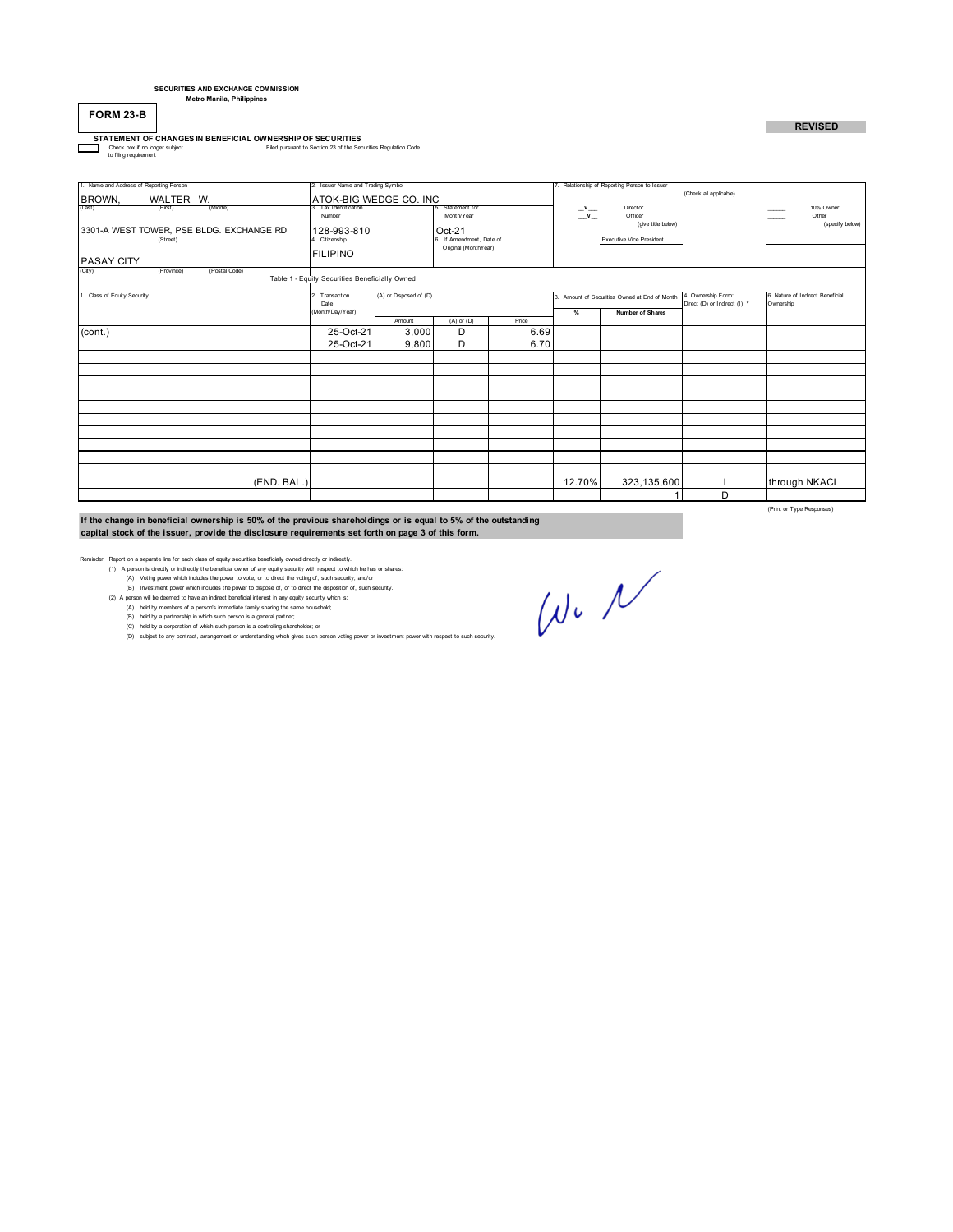### **FORM 23-B** (continued) **Table II - Derivative Securities Acquired, Disposed of, or Beneficially Owned (e.g., warrants, options, convertible securities)**

| Derivative Security | 2. Conversion or<br><b>Exercise Price</b><br>of Derivative<br>Security | Transaction<br>3.<br>Date<br>(Month/Day/Yr) | 4. Number of Derivative Securities<br>Acquired (A) or Disposed of (D) |                | 5. Date<br>Exercisable and<br><b>Expiration Date</b><br>(Month/Day/Year)<br>Expiration<br>Date Exercisable |      | 6. Title and Amount of<br><b>Underlying Securities</b><br>Amount or |                     | 7. Price of<br>Derivative<br>Security | 8. No. of<br>Derivative<br>Securities<br>Beneficially<br>Owned at<br>End of | 9. Owner-<br>ship Form<br>of Derivative<br>Security;<br>Direct (D)<br>or | 10. Nature<br>of Indirect<br>Beneficial<br>Ownership |
|---------------------|------------------------------------------------------------------------|---------------------------------------------|-----------------------------------------------------------------------|----------------|------------------------------------------------------------------------------------------------------------|------|---------------------------------------------------------------------|---------------------|---------------------------------------|-----------------------------------------------------------------------------|--------------------------------------------------------------------------|------------------------------------------------------|
|                     |                                                                        |                                             | Amount                                                                | $(A)$ or $(D)$ |                                                                                                            | Date | Title                                                               | Number<br>of Shares |                                       | Month                                                                       | Indirect (I) *                                                           |                                                      |
|                     |                                                                        |                                             |                                                                       |                |                                                                                                            |      |                                                                     |                     |                                       |                                                                             |                                                                          |                                                      |
|                     |                                                                        |                                             |                                                                       |                |                                                                                                            |      |                                                                     |                     |                                       |                                                                             |                                                                          |                                                      |
|                     |                                                                        |                                             |                                                                       |                |                                                                                                            |      |                                                                     |                     |                                       |                                                                             |                                                                          |                                                      |
|                     |                                                                        |                                             |                                                                       |                |                                                                                                            |      |                                                                     |                     |                                       |                                                                             |                                                                          |                                                      |
|                     |                                                                        |                                             |                                                                       |                |                                                                                                            |      |                                                                     |                     |                                       |                                                                             |                                                                          |                                                      |
|                     |                                                                        |                                             |                                                                       |                |                                                                                                            |      |                                                                     |                     |                                       |                                                                             |                                                                          |                                                      |
|                     |                                                                        |                                             |                                                                       |                |                                                                                                            |      |                                                                     |                     |                                       |                                                                             |                                                                          |                                                      |
|                     |                                                                        |                                             |                                                                       |                |                                                                                                            |      |                                                                     |                     |                                       |                                                                             |                                                                          |                                                      |
|                     |                                                                        |                                             |                                                                       |                |                                                                                                            |      |                                                                     |                     |                                       |                                                                             |                                                                          |                                                      |
|                     |                                                                        |                                             |                                                                       |                |                                                                                                            |      |                                                                     |                     |                                       |                                                                             |                                                                          |                                                      |
|                     |                                                                        |                                             |                                                                       |                |                                                                                                            |      |                                                                     |                     |                                       |                                                                             |                                                                          |                                                      |

Explanation of Responses:

Note: File **three (3**) copies of this form, one of which must be manually signed. Attach additional sheets if space provided is insufficient.

Date Nov. 3, 2021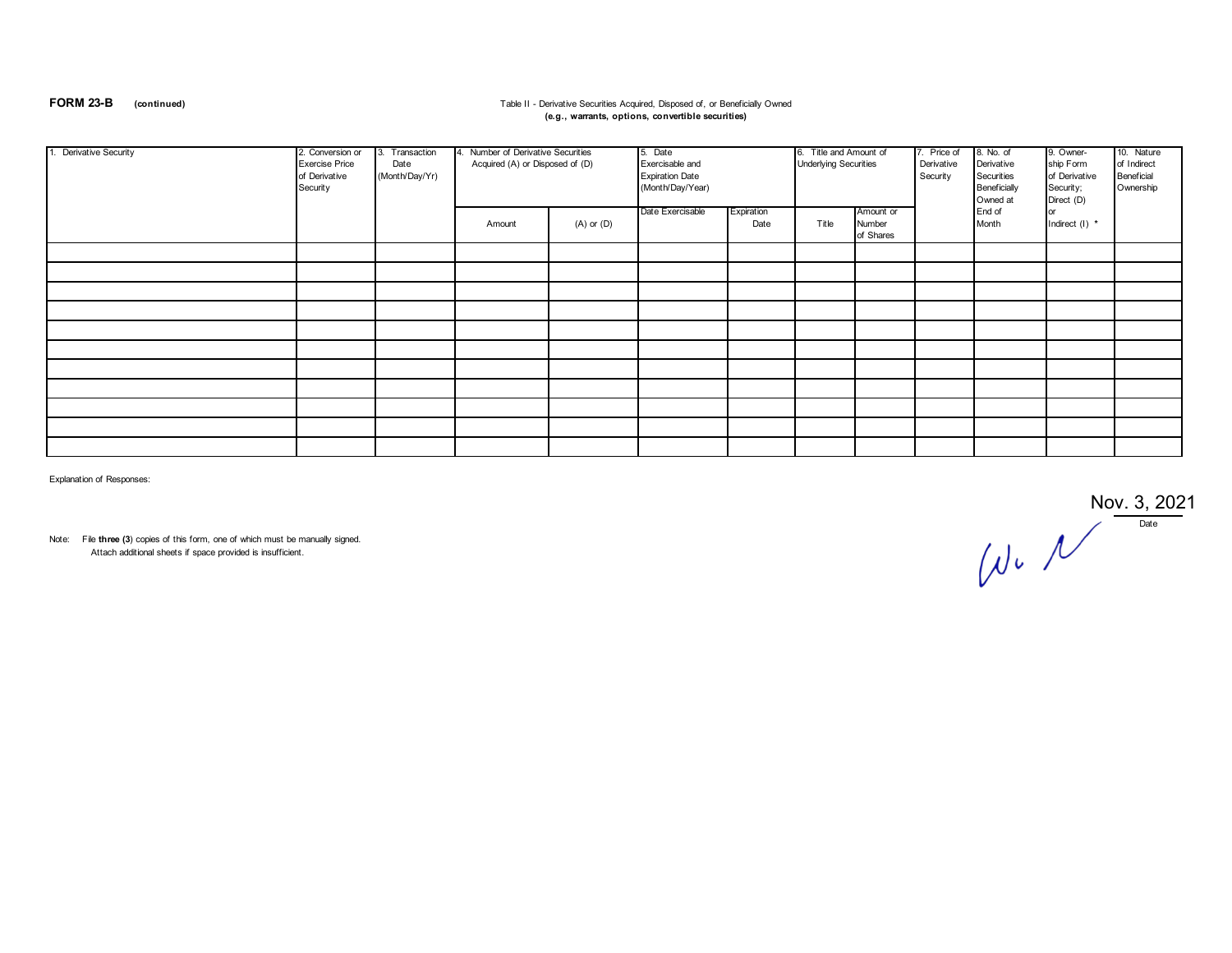#### **Item 1. Security and Issuer**

State the title of the class of equity securities to which this Form relates and the name and address of the principal executive offices of the issuer of such securities.

#### **Item 2. Identity and Background**

If the person filing this Form is a corporation, partnership, syndicate or other group of persons, state its name, the province, country or other place of its organization, its principal business, the address of its principal office and the information required by (d) and (e) of this Item. If the person filing this statement is a natural person, provide the information specified in (a) through (f) of this Item with respect to such person(s).

- a. Name;
- b. Residence or business address;

c. Present principal occupation or employment and the name, principal business and address of any corporation or other organization in which such employment is conducted;

d. Whether or not, during the last five years, such person has been convicted in a criminal proceeding (excluding traffic violations or similar misdemeanors) and, if so, give the dates, nature of conviction, name and location of court, any penalty imposed, or other disposition of the case;

- e. Whether or not, during the last five years, such person was a party to a civil proceeding of a judicial or administrative body of competent jurisdiction, domestic or foreign, and as a result of such proceeding was or is subject to any order, judgment or decree, not subsequently reversed, suspended or vacated, permanently or temporarily enjoining, barring, suspending or otherwise limiting involvement in any type of business, securities, commodities or banking; and
- f. Citizenship.

#### **Item 3. Purpose of Transaction**

State the purpose or purposes of the acquisition of securities of the issuer. Describe any plans or proposals which the reporting persons may have which relate to or would result in:

- a. The acquisition by any person of additional securities of the issuer, or the disposition of securities of the issuer;
- b. An extraordinary corporate transaction, such as a merger, reorganization or liquidation, involving the issuer or any of its subsidiaries;
- c. A sale or transfer of a material amount of assets of the issuer or of any of its subsidiaries;
- d. Any change in the present board of directors or management of the issuer, including any plans or proposals to change the number or term of directors or to fill any existing vacancies on the board;
- e. Any material change in the present capitalization or dividend policy of the issuer;
- f. Any other material change in the issuer's business or corporate structure;
- g. Changes in the issuer's charter, bylaws or instruments corresponding thereto or other actions which may impede the acquisition of control of the issuer by any person
- h. Causing a class of securities of the issuer to be delisted from a securities exchange;
- i. Any action similar to any of those enumerated above.

#### **Item 4. Interest in Securities of the Issuer**

- a. State the aggregate number and percentage of the class of securities identified pursuant to Item 1 beneficially owned (identifying those shares which there is a right to acquire within thirty (30) days from the date of this report) by each person named in Item 2. The abovementioned information should also be furnished with respect to persons who, together with any of the persons named in Item 2, comprise a group.
- b. For each person named in response to paragraph (a), indicate the number of shares as to which there is sole power to vote or to direct the vote, shared power to vote or to direct the vote, sole or shared power to dispose or to direct the disposition. Provide the applicable information required by Item 2 with respect to each person with whom the power to vote or to direct the vote or to dispose or direct the disposition is shared.
- c. Describe any transaction in the class of securities reported on that were effected during the past sixty (60) days by the persons named in response to paragraph (a). The description shall include, but not necessarily be limited to: (1) the identity of the person who effected the transaction; (2) the date of the transaction; (3) the amount of securities involved; (4) the price per share or unit; and (5) where or how the transaction was effected.
- d. If any other person is known to have the right to receive or the power to direct the receipt of dividends from, or the proceeds from the sale of such securities, a statement to that effect should be included in response to this Item and, if such interest relates to more than five (5%) percent of the class, such person should be identified.
- e. If the filing is an amendment reflecting the fact that the reporting person has ceased to be the beneficial owner of more than five (5**%**) percent of the class of securities, state the date on which such beneficial ownership was reduced.

#### **Item 5. Contracts, Arrangements, Understandings or Relationships with Respect to Securities of the Issuer**

Describe any contract, arrangement, understanding or relationship among the person named in Item 2 and between such persons and any person with respect to any securities of the issue, including but not limited to transfer or voting of any of the securities, finder's fees, joint ventures, loan or option arrangements, puts or calls, guarantees of profits, division of profits or loss, or the giving or withholding of proxies, naming the person with whom such contracts, arrangements, understandings or relationships have been entered into. Include such information for any of the securities that are pledged or otherwise subject to a contingency the occurrence of which would give another person voting power or investment power over such securities except that disclosure of standard default and similar provisions contained in loan agreements need not be included.

#### **Item 6. Material to be Filed as Exhibits**

- Copies of all written agreements, contracts, arrangements, understandings, plans or proposals relating to:
- a. the acquisition of issuer control, liquidation, sale of assets, merger, or change in business or corporate structure or any other matter as disclosed in Item 3; and
- b. the transfer or voting of the securities, finder's fees, joint ventures, options, puts, calls, guarantees of loans, guarantees against losses or the giving or withholding of any proxy as disclosed in Item 5.

After reasonable inquiry and to the best of my knowledge and belief, I certify that the information set forth in this Report is true, complete and accurate.<br>This report is signed in the City of …. NOVEMDEN: 3, 2021..... o

 By: .......................................................… (Signature of Reporting Person)

**WALTER W. BROWN/***Executive Vice President* (Name/Title)